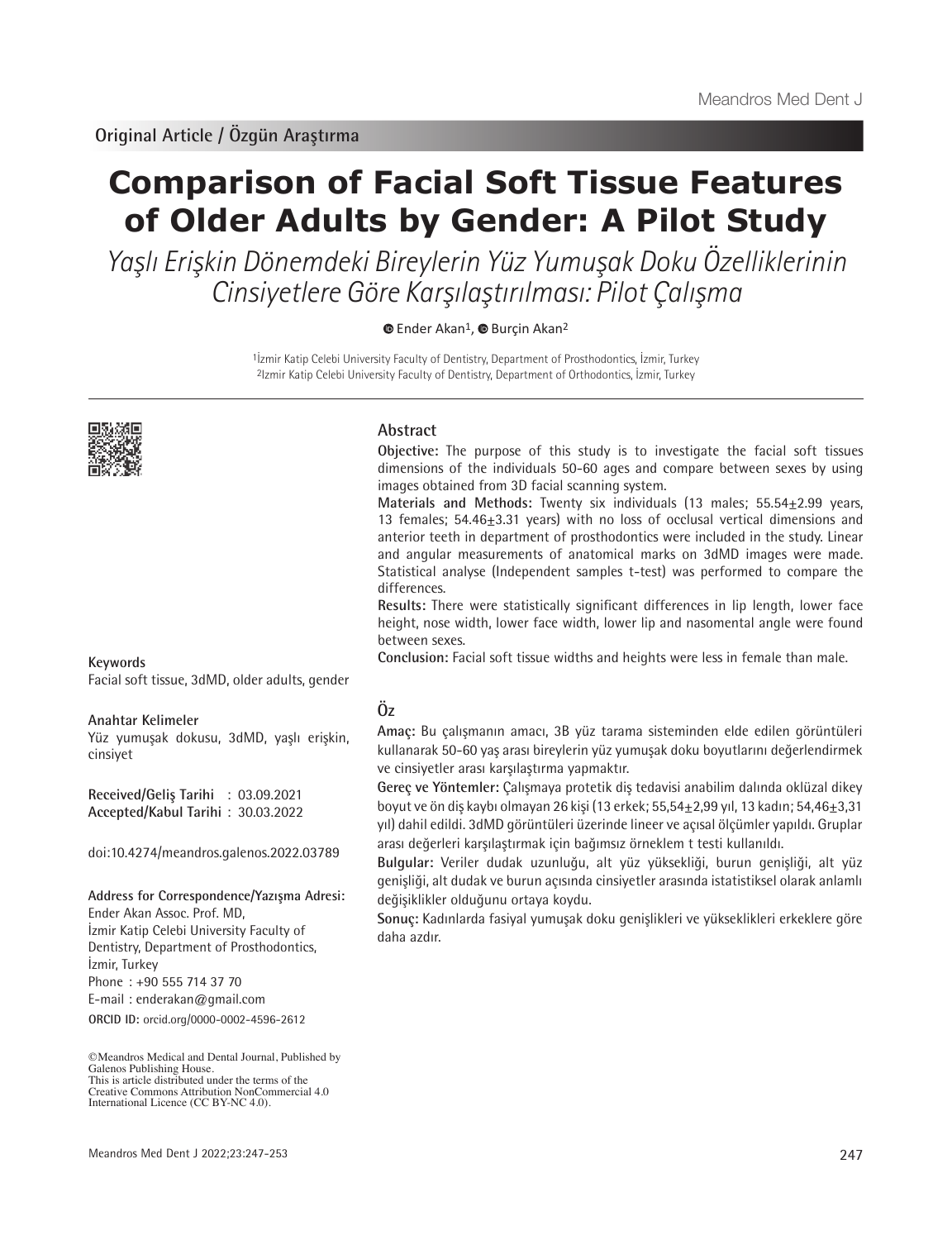#### **Introduction**

The structure and the proportions of the soft tissues provide visual effects of the face. Aging significantly changes the appearance of the human face. According to Albert et al. (1) and Rhodes (2) facial ageing is essentially due to skin-related deformations caused by bone movement, bone growth, the appearance of wrinkles and decreased muscle strength. While bone growth usually occurs during childhood, age-related deformations in adulthood are mostly associated with tissue changes.

There are many studies reporting that there are differences between the sexes as well as the agerelated variations in the dimension of the facial soft tissues (3-5). Ozdemir et al. (3) researched to detect facial soft tissue values of young adults in Turkey. They reported that cranial, facial, nasal, and orolabial parameters, have significant gender-related differences. The most significant differences between the genders were observed in the data gained from the face.

Extraoral photographs, which have become our routine in the clinical evaluation of facial soft tissues, are insufficient to obtain a one-to-one threedimensional (3D) image and they are difficult to analyze. With stereophotogrammetry, which is a method that is easy to obtain and allows working on all 3 planes, 3D data can be obtained by combining images from different angles from the same plane (6). Stereophotogrammetry is a very popular method, especially in orthodontics, plastic reconstructive surgery and maxillofacial surgery, as it allows specific soft tissue evaluation (7). This method, besides enabling 3D study, will appear both as a routine recording method and as an auxiliary diagnostic method in the prosthetic planning phase.

According to the age distribution of Turkey's population in 2020, individuals between the ages of 50-60 constitute approximately 11% of the total population (8). It has been determined that 48% of those who applied to our institution for prosthetic treatments between 2013-2021 were between the ages of 50-60. Considering that prosthetic treatment may cause soft tissue changes, it is necessary to examine the norms of facial soft tissue features of this age group has arisen.

Although the studies in the literature give a detailed informaiton about the changes that occur with the growth of the soft tissue profile, there are limited studies examining the changes that occur in the facial soft tissues with aging. In addition, it was seen that mostly soft tissue thicknesses were examined in studies, and linear or angular parameters were not evaluated (9,10).

The aim of this retrospective research is to examine the facial soft tissue dimensions and differences between genders of individuals between the ages of 50-60.

#### **Materials and methods**

This study was carried out with ethical approval from İzmir Katip Celebi University Ethics Committee (protocol number: 2021-GOKAE-0414, date: 26/08/2021).

The effect size was calculated according to the nasofacial angle between the groups in the study of Baik et al. (11) using the G\* Power software (version 3.1.9.2; Heinrich Heine University, Düsseldorf, Germany), and found to be 1.13. Accordingly, the required number of subjects providing at least 85% power at α=0.05 significance level was calculated as 12 per group (critical t=2.777; noncentrality parameter =1.1717). According to the inclusion criteria, 13 patients were included in this study.

The selection criteria were: 1- being between the ages of 50 and 60, 2- no loss of opposing molars (no loss of occlusal vertical dimensions), 3- no lack of anterior teeth, 4- no significant transversal, sagittal and vertical skeletal malocclusion, 5- normal body mass index (BMI), 6- not having diseases affecting the soft tissue, muscle and nervous system that define paralysis, 7- not having obvious asymmetry in facial soft tissues and 8- no history of facial trauma.

BMI was calculated according to the "National Center for Chronic Disease Prevention and Health Promotion". For adults 20 years old and older, BMI is interpreted using standard weight status categories which are the same for men and women of all body types and ages. Accordingly, after calculating the BMI [weight  $(kg)/$ height  $(m<sup>2</sup>)$ ] for all patients, individuals between 18.5-24.9 were included in our study.

While taking 3D facial scan image recordings from the patient, care was taken to ensure that the patient was in centric occlusion, the teeth were in maximum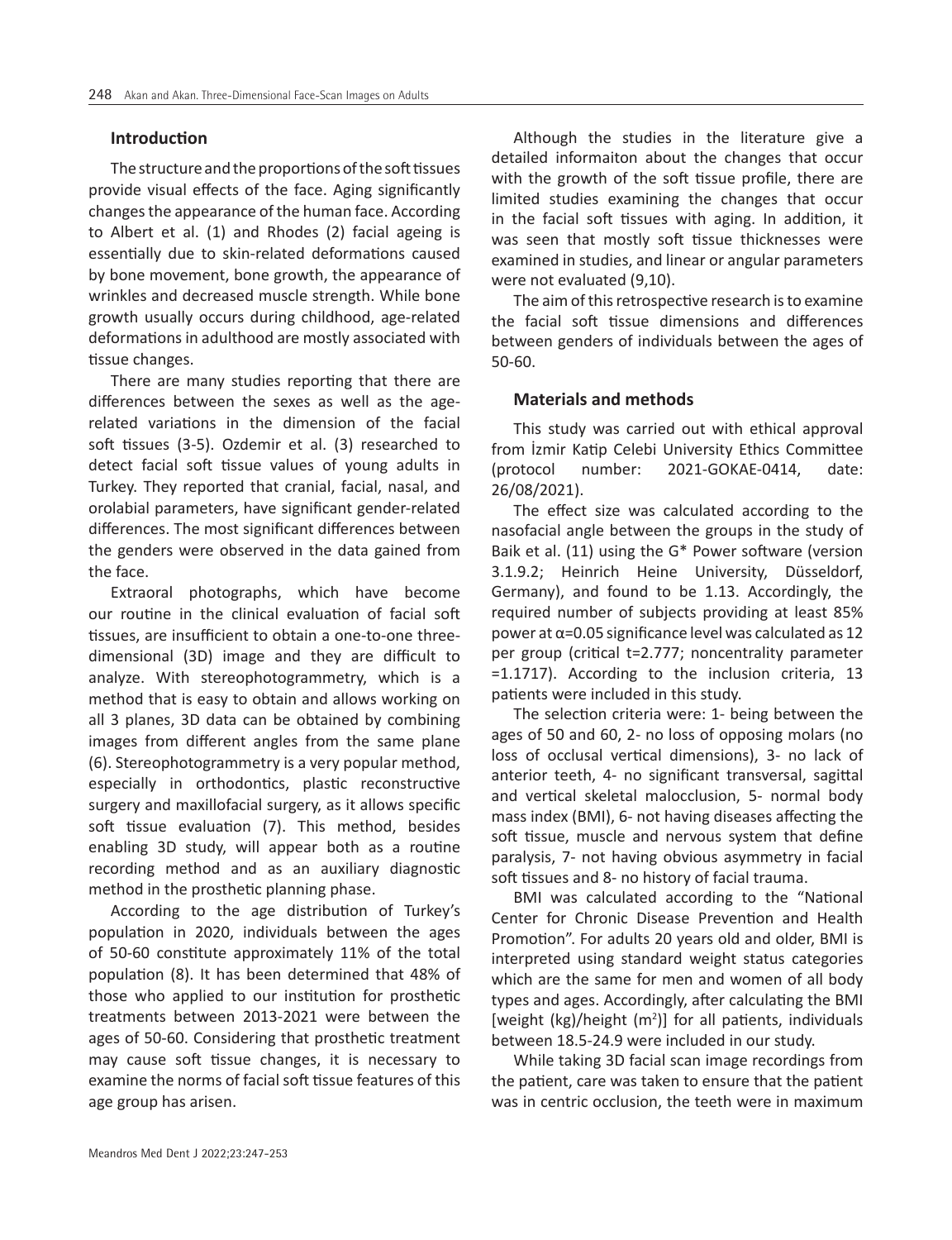intercuspidation, the muscles were not tensionfree, and the lips were in slight contact. In order to achieve this position, the patients were asked to close their jaws in the position where their teeth were best clenched and to remain in a relaxed position without tension (12), and records were taken using the 3dMDface™ (3dMD Inc., Atlanta, GA, USA) system while in this position.

The 3dMDvultus analysis program (3dMD Inc., Atlanta, Ga, USA) was used to analyze the 3D data obtained with the 3dMD imaging system. Before determining the points on the 3-dimensional images in the program, it was ensured that the images were placed in appropriate and standard positions in the 3-dimensional space (12). The reference points are marked after the reference planes have been created on the 3D facial image (Figure 1).

Landmarks and measurements were presented in Tables 1 and 2. All measurements were conducted by a single researcher (B.A.). To determine the method error, the same author repeated the measurements 1 week after the first measurements on 10 3D images randomly selected.

#### **Statistical Analysis**

All statistical analyses were performed using IBM SPSS Statistics 22.0 (IBM Corp., Armonk, New York, USA). The normal distribution of the numerical variables was evaluated by the Shapiro-Wilk test and none of the variables violated the normality assumption. Thus, statistical evaluation was performed using the parametric test. A student t-test was used for comparison of groups. The statistical significance level was 0.05 in all statistical analyses.

#### **Results**

According to the results of an intraclass correlation analysis to the determine methodological errors, correlation coefficients were found ranged from 0.9 to 1.00. The minimum and maximum coefficients were between 0.961 and 0.996.

Mean age of patients were 54.46±3.31 years in female group and 55.54±2.99 years in male group. There was no significant difference between age  $(p=0.392)$ .

Soft tissue values of adults in similar age groups by sexes are shown in Table 3. Upper lip length, lower



**Figure 1.** 3D facial image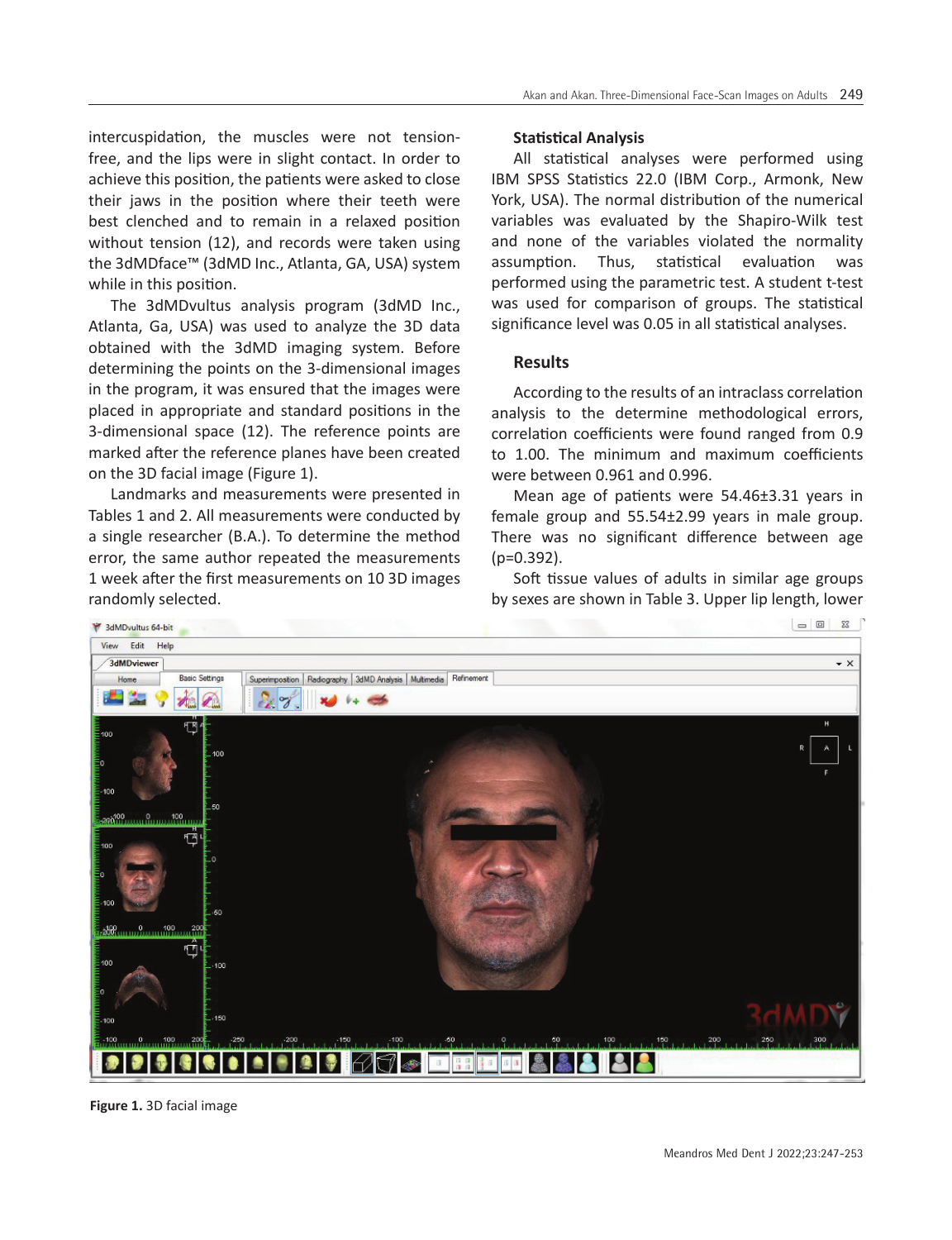| Table 1. Soft tissue landmarks used in the study |                                                                          |  |  |  |  |
|--------------------------------------------------|--------------------------------------------------------------------------|--|--|--|--|
| <b>Soft Tissue Point (Abbreviation)</b>          | <b>Description</b>                                                       |  |  |  |  |
| Glabella (gl)                                    | The most anterior and midpoint of the fronto-orbital soft tissue contour |  |  |  |  |
| Tragion (tr-tl)                                  | Soft tissue point of the superior margin of the tragus                   |  |  |  |  |
| Nasion (n)                                       | The deepest point of the nasal bridge                                    |  |  |  |  |
| Pronasale (prn)                                  | Tip of the nose                                                          |  |  |  |  |
| Subnasale (sn)                                   | Midpoint of the angle at the base of the columella                       |  |  |  |  |
| Alare (alr-all)                                  | The most outer point of the nose wing                                    |  |  |  |  |
| Crista philtra (cphr-chpl)                       | The highest right and left points of the vermilion line                  |  |  |  |  |
| Chelion (chr-chl)                                | Lip corner point                                                         |  |  |  |  |
| Labiale superius (Is)                            | Midpoint of the upper vermillion line                                    |  |  |  |  |
| Labiale inferious (li)                           | Midpoint of the lower vermillion line                                    |  |  |  |  |
| Stomion (sto)                                    | Midpoint of the labial fissure when the lips are closed naturally        |  |  |  |  |
| B point (b)                                      | The deepest point of the labiomental soft tissue contour                 |  |  |  |  |
| Gonion (gor-gol)                                 | The most lateral point at the angle of the mandible                      |  |  |  |  |
| Pogonion(pog)                                    | The most protruding middle point on the front surface of the chin        |  |  |  |  |
| Menton (me)                                      | The lowest point of the soft tissue contour of the chin tip              |  |  |  |  |

| Table 2. Definition of measurements for 3dMD image |                                                                                    |  |  |  |  |
|----------------------------------------------------|------------------------------------------------------------------------------------|--|--|--|--|
| <b>Linear measurements</b>                         |                                                                                    |  |  |  |  |
| Nasal width (alr-all)                              | Transverse lineer measurement from alara right to left                             |  |  |  |  |
| Philtrum width (cphr-cphl)                         | Transverse lineer measurement from christa phlitra right to left                   |  |  |  |  |
| Mouth width (chr-chl)                              | Transverse lineer measurement from chelion right to left                           |  |  |  |  |
| Upper lip length (sto-sn)                          | Vertical lineer measurement from stomion to subnasale                              |  |  |  |  |
| Upper lip vermilion length (sto-ls)                | Vertical lineer measurement from stomion to labiale superius                       |  |  |  |  |
| Lower lip length (sto-me)                          | Vertical lineer measurement from stomion to soft tissue menton                     |  |  |  |  |
| Lower lip vermilion length (sto-li)                | Vertical lineer measurement from stomion to labiale inferius                       |  |  |  |  |
| Anterior face height (n-me)                        | Vertical lineer measurement from soft tissue nasion to soft tissue menton          |  |  |  |  |
| Lower face height (sn-gn)                          | Vertical lineer measurement from subnasale to soft tissue gnathion                 |  |  |  |  |
| Mid-face width (tr-tl)                             | Transverse lineer measurement from tragion right to left                           |  |  |  |  |
| Lower face width (gor-gol)                         | Transverse lineer measurement from soft tissue gonion right to left                |  |  |  |  |
| <b>Angular measurements</b>                        |                                                                                    |  |  |  |  |
| Nasofrontal angle (g-n-prn)                        | Angular measurement from soft tissue glabella to nasion to pronasale               |  |  |  |  |
| Nasolabial angle (s-sn-ls)                         | Angular measurement from soft tissue columella to subnasale to labiale superius    |  |  |  |  |
| Labiomental angle (li-b-pog)                       | Angular measurement from labiale inferius to soft tissue b to pogonion             |  |  |  |  |
| Convexity angle (n-sn-pog)                         | Angular measurement from soft tissue nasion to subnasale and soft tissue pogonion  |  |  |  |  |
| Nasomental angle (n-prn-pog)                       | Angular measurement from soft tissue nasion to pronasale to soft tissue pogonion   |  |  |  |  |
| Upper lip angle (chr-ls-chl)                       | Angular measurement from right cheilion to labiale superius to left cheilion       |  |  |  |  |
| Lower lip angle (chr-li-chl)                       | Angular measurement from right cheilion to labiale inferius to left cheilion       |  |  |  |  |
| Interlabial angle (Is-sto-li)                      | Angular measurement from labiale superius to stomion to labiale inferius           |  |  |  |  |
| Facial angle (g-sn-pog)                            | Angular measurement from soft tissue glabella to subnasale to soft tissue pogonion |  |  |  |  |
| Nasofacial angle (prn-sn-pog)                      | Angular measurement from pronasale to subnasale to soft tissue pogonion            |  |  |  |  |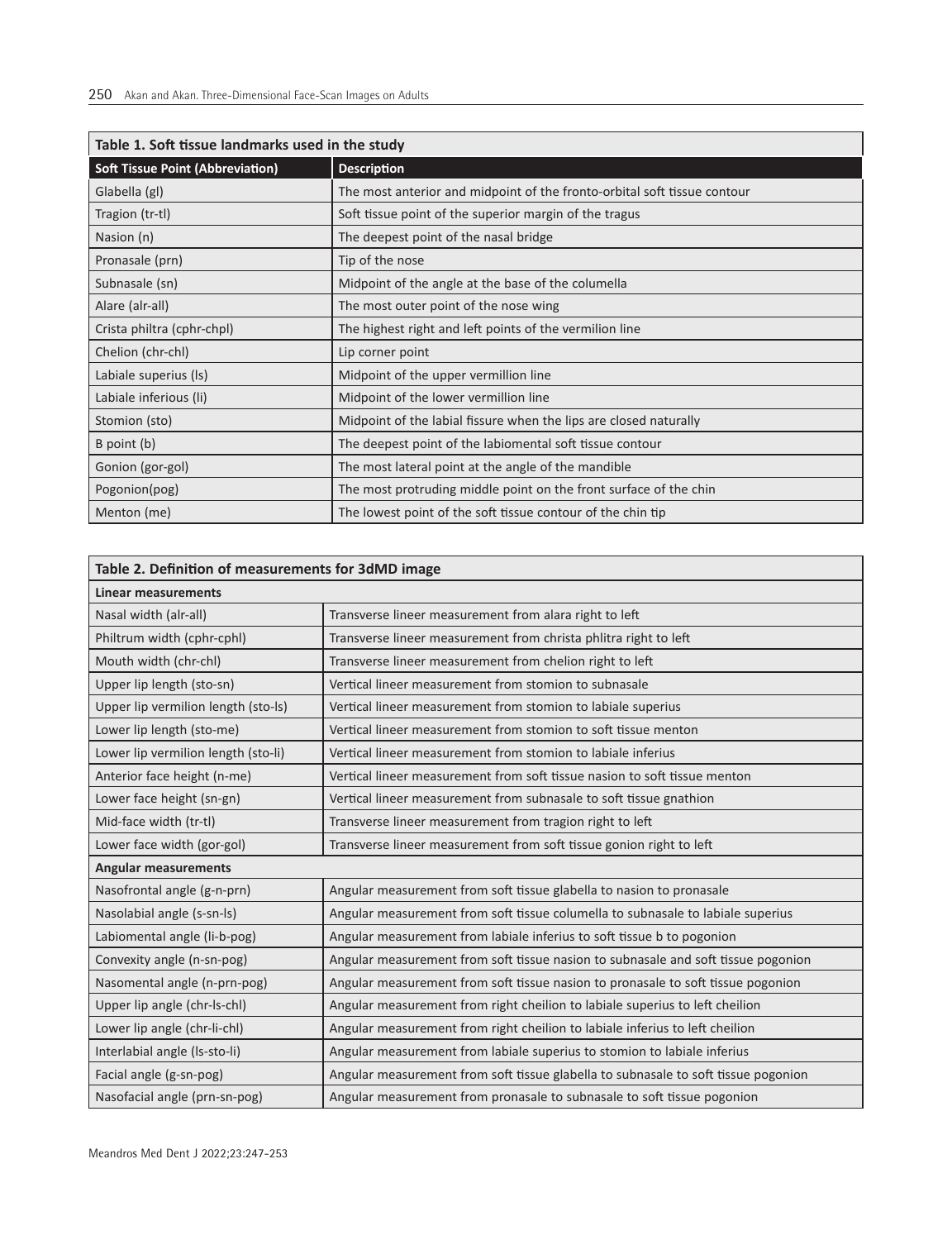face height, nose width, lower face width and lower lip angle were found to be less in female compared to male (p<0.05). The nasomental angle was found to be higher in female (p=0.036).

| Table 3. Comparison of measurements on the facial soft<br>tissue between sexes |                             |           |             |           |       |  |  |  |  |
|--------------------------------------------------------------------------------|-----------------------------|-----------|-------------|-----------|-------|--|--|--|--|
|                                                                                | <b>Female</b>               |           | <b>Male</b> |           |       |  |  |  |  |
|                                                                                | <b>Mean</b>                 | <b>SD</b> | <b>Mean</b> | <b>SD</b> | p     |  |  |  |  |
| <b>Linear measurements</b>                                                     |                             |           |             |           |       |  |  |  |  |
| Alr-all                                                                        | 38.47                       | 4.98      | 42.71       | 3.29      | 0.017 |  |  |  |  |
| Cphr-cphl                                                                      | 12.58                       | 2.00      | 13.72       | 2.70      | 0.232 |  |  |  |  |
| Chr-chl                                                                        | 51.63                       | 4.55      | 54.54       | 3.16      | 0.070 |  |  |  |  |
| Sn-sto                                                                         | 20.82                       | 1.69      | 24.26       | 2.54      | 0.001 |  |  |  |  |
| Sto-Is                                                                         | 5.44                        | 1.37      | 6.04        | 2.20      | 0.407 |  |  |  |  |
| Sto-me                                                                         | 45.42                       | 4.07      | 48.91       | 6.13      | 0.100 |  |  |  |  |
| Sto-li                                                                         | 7.39                        | 1.97      | 5.65        | 1.67      | 0.024 |  |  |  |  |
| N-me                                                                           | 115.20                      | 8.93      | 121.46      | 7.64      | 0.067 |  |  |  |  |
| Sn-gn                                                                          | 66.07                       | 5.03      | 72.67       | 6.79      | 0.010 |  |  |  |  |
| Tr-tl                                                                          | 129.03                      | 8.79      | 122.53      | 7.27      | 0.546 |  |  |  |  |
| Gor-gol                                                                        | 150.04                      | 6.79      | 155.89      | 4.38      | 0.015 |  |  |  |  |
|                                                                                | <b>Angular measurements</b> |           |             |           |       |  |  |  |  |
| G-n-prn                                                                        | 151.17                      | 7.06      | 157.59      | 9.14      | 0.056 |  |  |  |  |
| $C$ -sn- $Is$                                                                  | 102.45                      | 7.64      | 101.54      | 9.06      | 0.784 |  |  |  |  |
| Li-b-pog                                                                       | 136.12                      | 10.28     | 143.81      | 10.51     | 0.237 |  |  |  |  |
| N-sn-pog                                                                       | 172.46                      | 4.49      | 168.64      | 7.21      | 0.118 |  |  |  |  |
| N-prn-pog                                                                      | 148.52                      | 3.56      | 144.58      | 5.33      | 0.036 |  |  |  |  |
| Chr-Is-chl                                                                     | 112.76                      | 6.65      | 117.31      | 8.62      | 0.145 |  |  |  |  |
| Chr-li-chl                                                                     | 117.51                      | 5.61      | 124.87      | 10.22     | 0.032 |  |  |  |  |
| Ls-sto-li                                                                      | 119.58                      | 12.99     | 117.55      | 13.59     | 0.826 |  |  |  |  |
| G-sn-pog                                                                       | 132.16                      | 4.72      | 129.37      | 3.78      | 0.109 |  |  |  |  |
| Prn-sn-pog                                                                     | 121.25                      | 5.67      | 124.06      | 7.32      | 0.284 |  |  |  |  |

#### **Discussion**

In adults age, numerous changes occur simultaneously within the craniofacial complex. There is a decrease in bone mass especially after the age of 30. Also there are decrease in facial skin elasticity, sagging of the skin, loss of volume in fat tissues, drooping and sagging of fat tissues, and thinning due to resorption in the skull and facial bones can develop (13). Changes in thin and compact bone surfaces can slightly alter the general shape of the human face, especially in the dentoalveolar region. There are many studies on facial soft tissue norms in the literature (14-16), but it has been observed that the age range of the populations is less. For this purpose, this age group was examined.

Age-related changes in the face affect the accuracy and effectiveness of biometric techniques related to automatic face recognition. Many researchers around the world are working on a wide variety of aspects related to facial aging, synthetic facial aging and facial expression in order to develop computer automatic facial recognition systems. These studies attempt to provide an overview of the intrinsic and extrinsic factors affecting the aging of craniofacial structures and to summarize the effects of facial soft tissue thickness that changes with age and their impact on the general appearance of the face (17). Wilkinson (18) reported that age-related tissue changes are very variable with which decrease in the tissues of the mouth and lower part of the cheek and an increase in the tissues in the chin and eyebrows. In our study, we aimed to create angular and linear norms of facial soft tissues for individuals in the age group we identified.

There are several studies on the dominant role of BMI in the alterations of the facial soft tissue (9,19,20). It has been shown in the literature that body mass is a relevant influential factor in the thickness of the soft tissues of the face and, therefore, should be considered in sex comparisons (9). Therefore, individuals with normal BMI were included in our study.

Ferrario et al. (21) reported that the greatest increase was observed in the vertical dimension in their study, in which they evaluated the normal growth, development and aging of facial soft tissues with 3D computerized mesh diagram analysis, and that the vertical dimension increased even after the age of 30 in male. They also observed that male sizes were larger than female sizes in all age classes (21). Although there is no similar age group, we found that the vertical dimensions in men were higher than women in our study. This can be explained by the fact that the vertical dimensions of males increase more during growth and development.

Velemínská et al. (4) reported that the changes that occur with aging are enlargement of the neurocranium and retraction of the face, including the forehead, especially after the age of 60. They stated that there are similar features between Czech and French samples where she evaluated sexual dimorphism.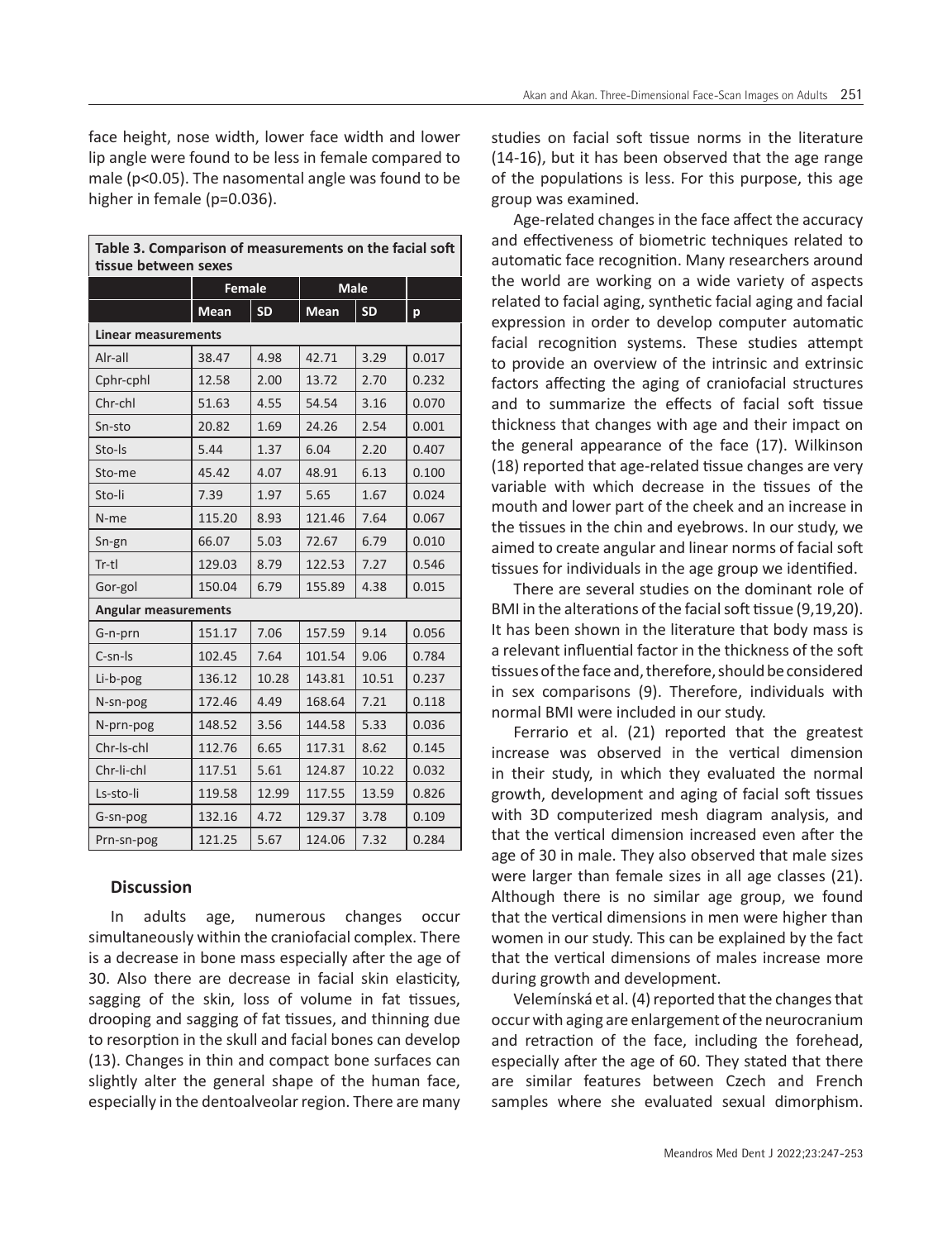Cheung et al. (22) evaluated the 3D images of Chinese adults with an ideal face and occlusion in their study and reported that the lower face height was higher in men than in women.

Packiriswamy et al. (23) reported facial height and width values were significant differences between sexes in nationality subjects aged 18‑28 years of Chinese, Indian, and Malay. In all groups, physiognomical facial height was found to be greater in males than in females. In accordance with the literature, anterior and lower face height measurements, in which we evaluated the vertical soft tissue dimensions, were found to be higher in men and a statistical difference was found in the lower face height.

In their study to determine the normal measurement range of the craniofacial complex in some ethnic/racial groups, Farkas et al. (24) measured anterior face height, lower face height, gonial distance, alar distance and chelion distance, similar to the measurements in our study. According to the data obtained, these values were found to be higher in males than females. Bravo-Hammett et al. (25) analyzed 3D imaging to describe the facial morphology of a Colombian population and found that the mean values of Colombian males showed greater measurements than females in the majority of measurements. Similarly, Ozdemir et al. (3) reported that measurements of the face showed that males had wider and higher faces. Baik et al. (11) stated that anterior face height, middle and lower face width, philtrum width, mouth width of male show a statistically significant large than female. In our study, anterior face height, lower face height, gonial distance, alar distance and chelion distance were found to be higher in males, which is consistent with this study. The results of these studies conducted with different age groups make us think that the vertical and width dimensions of men in facial soft tissue dimensions will be higher in all age groups, despite the changes that occur with aging. This situation reveals that it is a factor that should be considered in prosthetic applications that require replanning of the entire occlusion.

In addition to the prosthetic needs of individuals in advanced ages, the gradual increase in their aesthetic expectations has caused the changing soft tissue properties to be taken into account in prosthesis planning. For example, the appearance of the incisors is a young feature. Incisor display at rest and smile, gingival display on smile, and lip separation at rest all decrease after adolescence in both males and females, particularly beyond 20 years of age (4). Planning the position of the maxillary incisors by considering the changes in soft tissues with age and especially the difference in upper lip length between the sexes in prosthesis planning will affect the aesthetics of the treatment, both short-term and long-term effects.

Our study consisted of a limited number of samples in a certain age range. In order for the study to be applicable to the general population, wider age ranges should be evaluated with a larger sample size.

### **Conclusion**

Upper lip length was taller in male than in female. Lower face height and width were found to be less in female compared to male.

#### **Ethics**

**Ethics Committee Approval:** This study was carried out with ethical approval from İzmir Katip Celebi University Ethics Committee (protocol number: 2021-GOKAE-0414, date: 26/08/2021).

**Informed Consent:** Retrospective study.

**Peer-review:** Externally and internally peerreviewed.

#### **Authorship Contributions**

Concept: E.A., Design: E.A., B.A., Data Collection or Processing: E.A., Analysis or Interpretation: B.A., Literature Search: E.A., B.A., Writing: E.A., B.A.

**Conflict of Interest:** No conflict of interest was declared by the authors.

**Financial Disclosure:** The authors declared that this study received no financial support.

#### **References**

- 1. Albert AM, Ricane K, Patterson E. A review of the literature on the aging adult skull and face: implications for forensic science research and applications. Forensic Sci Int 2007; 172: 1-9.
- 2. Rhodes MG. Age estimation of faces: a review. Applied Cognitive Psychology 2009; 23: 1-12.
- 3. Ozdemir ST, Sigirli D, Ercan I, Cankur NS. Photographic facial soft tissue analysis of healthy Turkish young adults: anthropometric measurements. Aesthetic Plast Surg 2009; 33: 175-84.
- 4. Velemínská J, Fleischmannová N, Suchá B, Dupej J, Bejdová Š, Kotěrová A, et al. Age-related differences in cranial sexual dimorphism in contemporary Europe. Int J Legal Med 2021; 135: 2033-44.